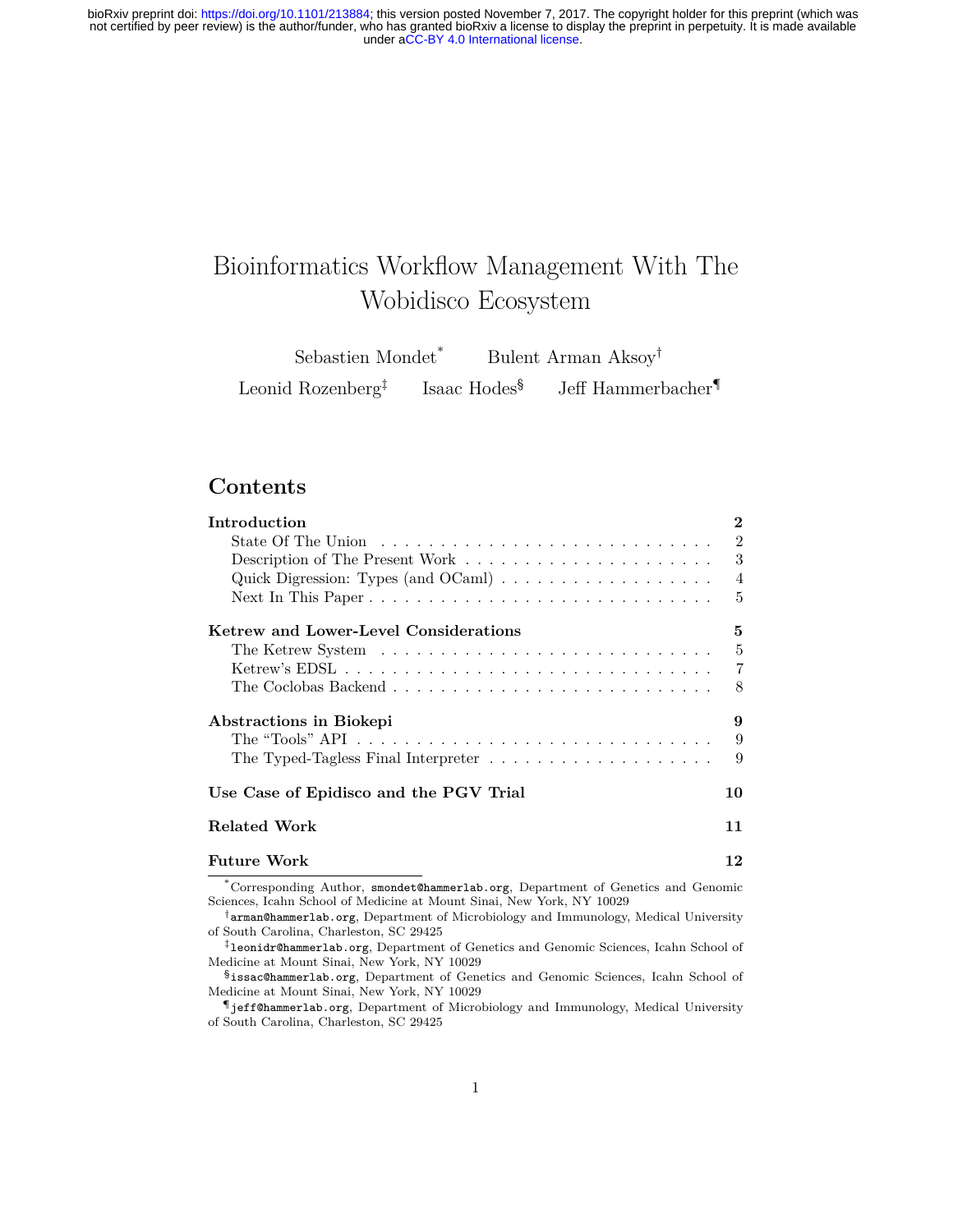#### **[References](#page-13-0) 14**

To conduct our computational experiments, our team developed a set of workflow-management-related projects: Ketrew, Biokepi, and Coclobas. The family of tools and libraries are designed with reliability and flexibility as main guiding principles. We describe the components of the software stack and explain the choices we made. Every piece of software is free and open-source; the umbrella documentation project is available at [https://github.com/hammerlab/wobidisco.](https://github.com/hammerlab/wobidisco)

# <span id="page-1-0"></span>**Introduction**

#### <span id="page-1-1"></span>**State Of The Union**

Over the past half-century the computer and software worlds have proven to be a complete engineering disaster. Extremely poor quality standards, mostly due to humans overestimating their capabilities [[1\]](#page-13-1), has lead to the deployment of very unsecure [\[2](#page-13-2)] and unreliable [\[3](#page-13-3)], [\[4](#page-13-4)] software in all sectors of industry and academia. The biomedical research community has added to the phenomenon by allocating very little funding and training to software development; and moreover providing poor recognition for (comparatively) valuable efforts in the domain. Despite some advances in the open-sourcing and community building, like projects using proper online hosting and distribution [\[5](#page-13-5)], [\[6](#page-13-6)] with decent licenses, and opening access to data, the situation as of 2017 is still that Bioinformatics tools are of extremely poor quality and prove to hurt the productivity of the whole community.

While our projects stay within cancer immunotherapy [[7\]](#page-13-7), we aim here at showing solutions for the bioinformatics community at large. Most, if not all, bioinformatics tools presented in various papers, provide partial analysis "steps" blessed through peer-review, and distributed as software packages. Bionformaticians need many of those tools chained together through partially compatible [[8\]](#page-13-8) and/or weakly defined file-formats [\[9](#page-13-9)], to bring raw data (usually from sequencing platforms) to usable biologically or medically relevant information. We call the whole graph of computations a *pipeline*. Data analysts also need to be able to easily rearrange the ordering of the steps in the pipeline, make their parameters vary, over many similar experiments, while keeping track of the results.

We also want to easily and safely add new tools; adapt to new versions; and install software with as much automation as possible. While we need to assume that anything can randomly fail for obscure reasons, and have to deal with adverse conditions (firewalls, university VPNs, cloud hosting, etc.), we want to optimize infrastructure usage and make reproducible research *easier*. Note that being able to rerun someone else's analysis bug-for-bug as a "black-box" [[10\]](#page-13-10) is very useful but it is not yet proper reproducible research, which should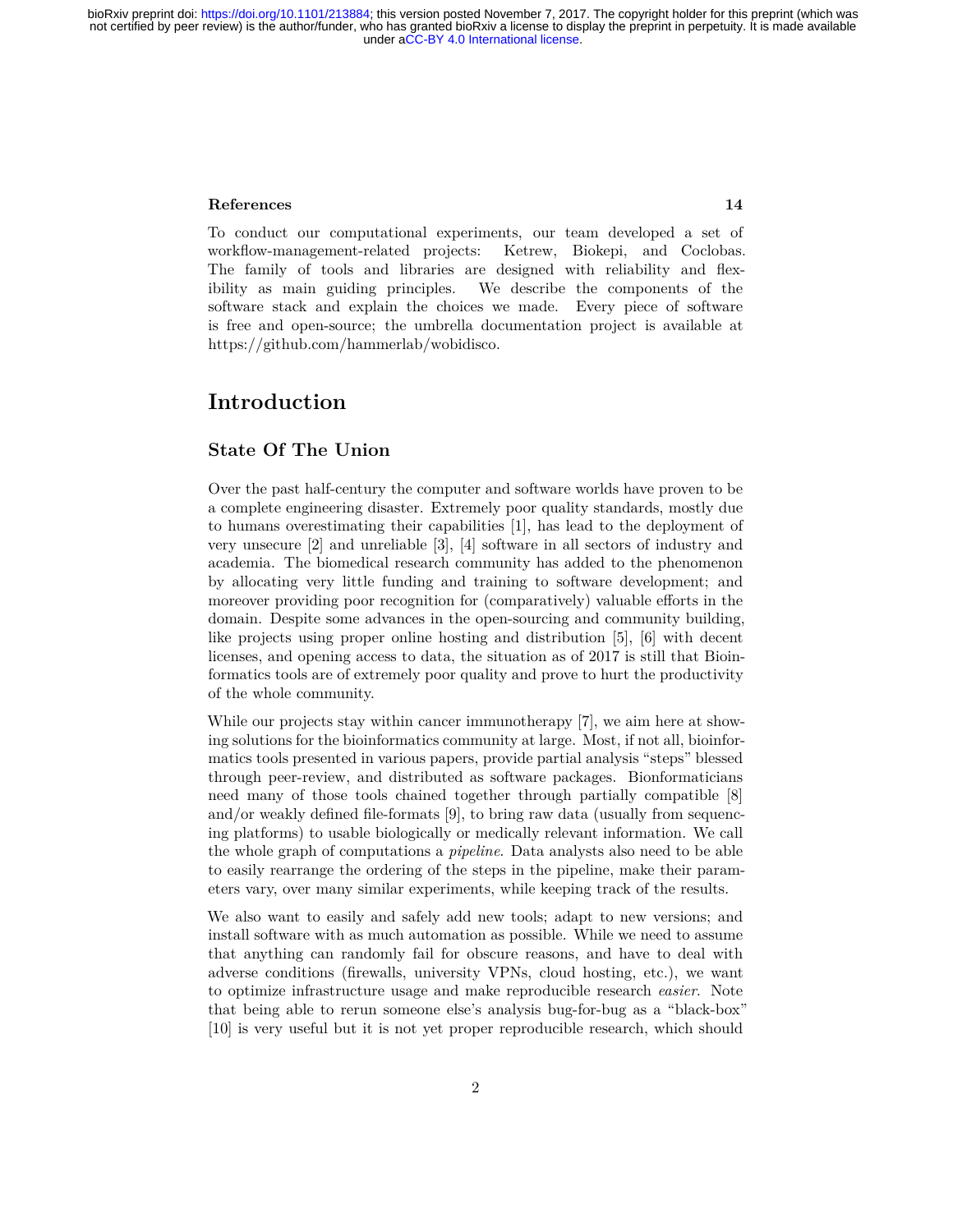mean being able to re-implement all the tools from their mathematical description/specification, including bugs, imprecisions, and unexpected behaviors if any.

These hurdles on a bioinformatician's path to publication have lead to a huge demand for pipeline automation tools, a.k.a "Workflow Engines." A lot of them are hence in use, including many whose development originates from the bioinformatics community itself. We reviewed many of them, cf. Related Work (section ), and concluded that none of them came up to our expectations and that their development setup would make it very hard for us to reach an acceptable value by simply contributing. We found that they were not flexible enough, often specific to a platform (e.g. Hadoop), and driven by lots of strong assumptions (e.g. on networks, file-systems, or regarding the topology of the pipeline graphs, etc.). Moreover, we observed very little support for fault-tolerance or guarantees against hard-to-track mistakes. We also argue that the use of custom Domain Specific Languages (DSLs) almost never renders enough flexibility and reliability. Indeed, programmers think they need a very simple DSL, then they realize they need a form of variable-definition-and-substitution, then a "conditional" construct appears, and the list of programming-language-features keeps growing; cf. the *"yet another half-baked Turing-complete language"* syndrome [\[11](#page-13-11)], [[12\]](#page-13-12).

#### <span id="page-2-0"></span>**Description of The Present Work**

To conduct our own computational experiments, we started our own family of workflow-management-related projects: Ketrew, Biokepi, and Coclobas.

- Ketrew is a general-purpose workflow engine (which has also been used for non-bioinformatics applications); it is based on an *Embedded* Domain Specific Language (EDSL), that allowed us to build properly modular libraries of "workflow-steps."
- Biokepi is our main library collecting and wrapping bioinformatics software tools as assembly-ready pieces of Ketrew pipeline.
- Ketrew has various backend-plugins defining how to communicate with batch scheduling systems; Coclobas is such a new backend; it allows us to harness elastic and container-based infrastructure, such as Kubernetes [\[13](#page-13-13)] clusters as provided by the Google Container Engine (GKE, [[14\]](#page-13-14)) or AWS-Batch clusters provided by Amazon [\[15](#page-13-15)].

This modular setup allowed us to experiment with the *different levels of abstraction* for concisely expressing bioinformatics pipelines. We can see this in our "flagship" application: Epidisco a family of pipelines for "personalized cancer epitope discovery and peptide vaccine prediction" used among other things in the NCT02721043 clinical trial [[16\]](#page-13-16), [\[17](#page-13-17)]. We created the "umbrella documentation project" named Wobidisco as a centralized entry-point to the family of projects presented in this paper.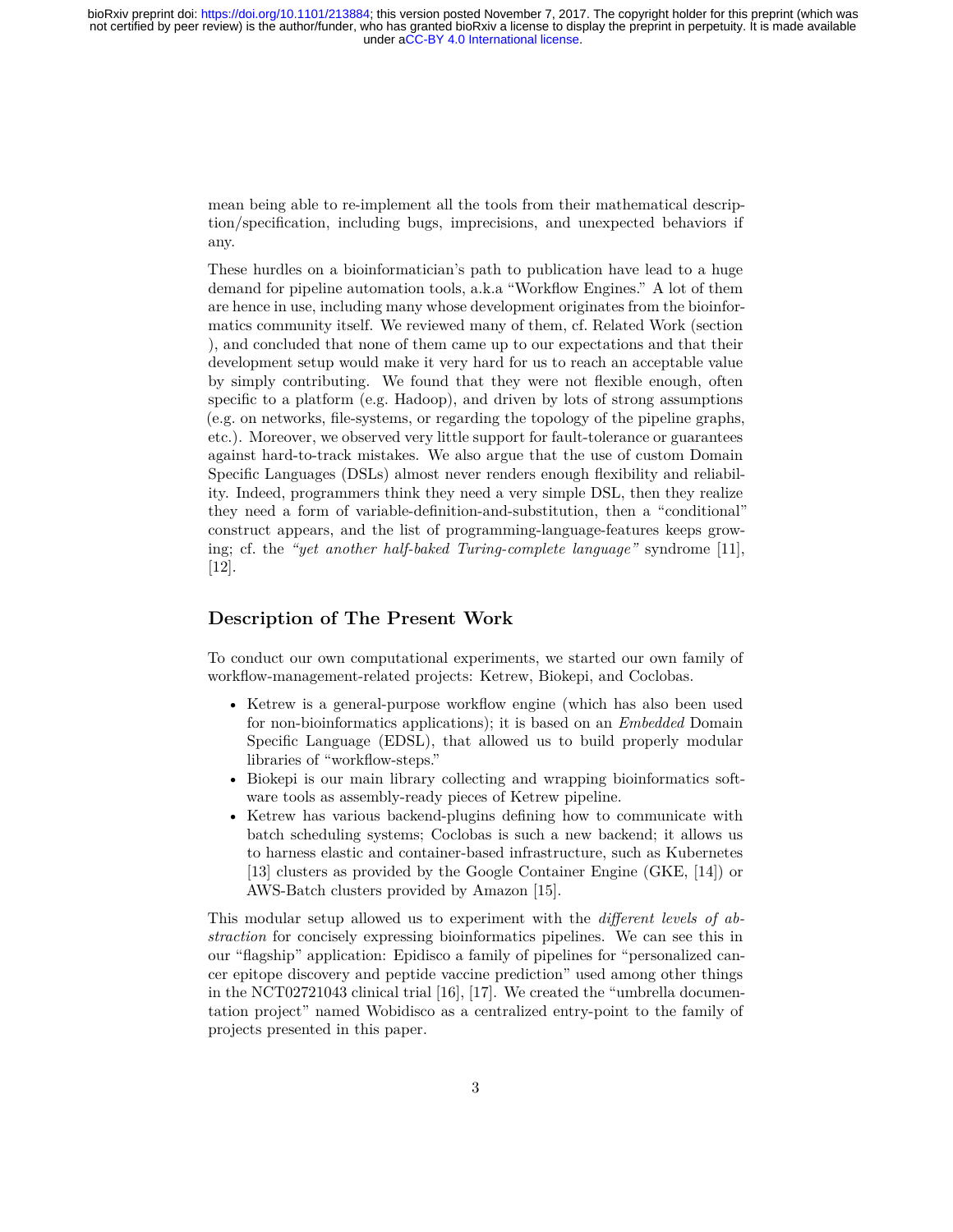This work has been guided by the following general design ideas:

- We use *Embedded* DSLs with static, as strong as possible, type checking; this gives us lot of flexibility to develop, inspect, and maintain very complex pipelines while providing safety guarantees, proper semantics, and always up-to-date "IDE-like" documentation. In particular, Biokepi's high-level pipeline EDSL (section ), is based on recent research by Suzuki et al. [\[18\]](#page-14-0) which provides flexible and well-typed extensibility.
- Small well-defined abstractions work better than monumental piles of spaghetti. This *modularity* is also important for manageable documentation efforts.
- We acknowledge that we cannot handle or even envision all possible usecases; every (layer of) abstraction has to be extensible and "escapable" by the users.
- We aim at stressing correctness and fault-tolerance.
- Since system-administration (or "DevOps") are often missing or understaffed/underfunded; we need to make deployment in adverse conditions as easy and flexible as possible.
- We want to maximize open/free-for-anything availability of software and data [\[19](#page-14-1)].

Many of the above guide-lines lead us to use a *saner-than-usual* implementation language: OCaml [\[20](#page-14-2)]. The above choices may not be "traditional," we discuss them in the following section.

### <span id="page-3-0"></span>**Quick Digression: Types (and OCaml)**

Within bioinformatics tools as with most low quality general purpose software, we observe a lot of overestimation of programmers' abilities to produce well designed and carefully implemented programs. Indeed, most dismiss or misunderstand the importance of *types*, we see this through the use of popular but *unityped* (as in "one type") or unsound languages like Python, Perl, Ruby, or  $C++$ .

Type theory is an expression of constructive logic which is, or should be, to software engineering what calculus and physics are to civil engineering. Types are not only a great way of thinking about (and modeling) programming problems; types are useful logical properties describing (pieces of) a program. Checking types is actually proving (in the mathematical sense) that the logical properties are consistent over the whole program or library. Removing type checking (through weak or dynamic typing) is equivalent to trusting the programmer for checking these logical properties themselves. This means trusting a *homo sapiens*, for being consistently and carefully logical all the time; which is absurd and very ill-advised [\[21](#page-14-3)]. We see expensive consequences of this irresponsible behavior for instance when the security community exhibits exploitable software flaws, recent findings are even brought to the attention of bioinformaticians [\[22](#page-14-4)]: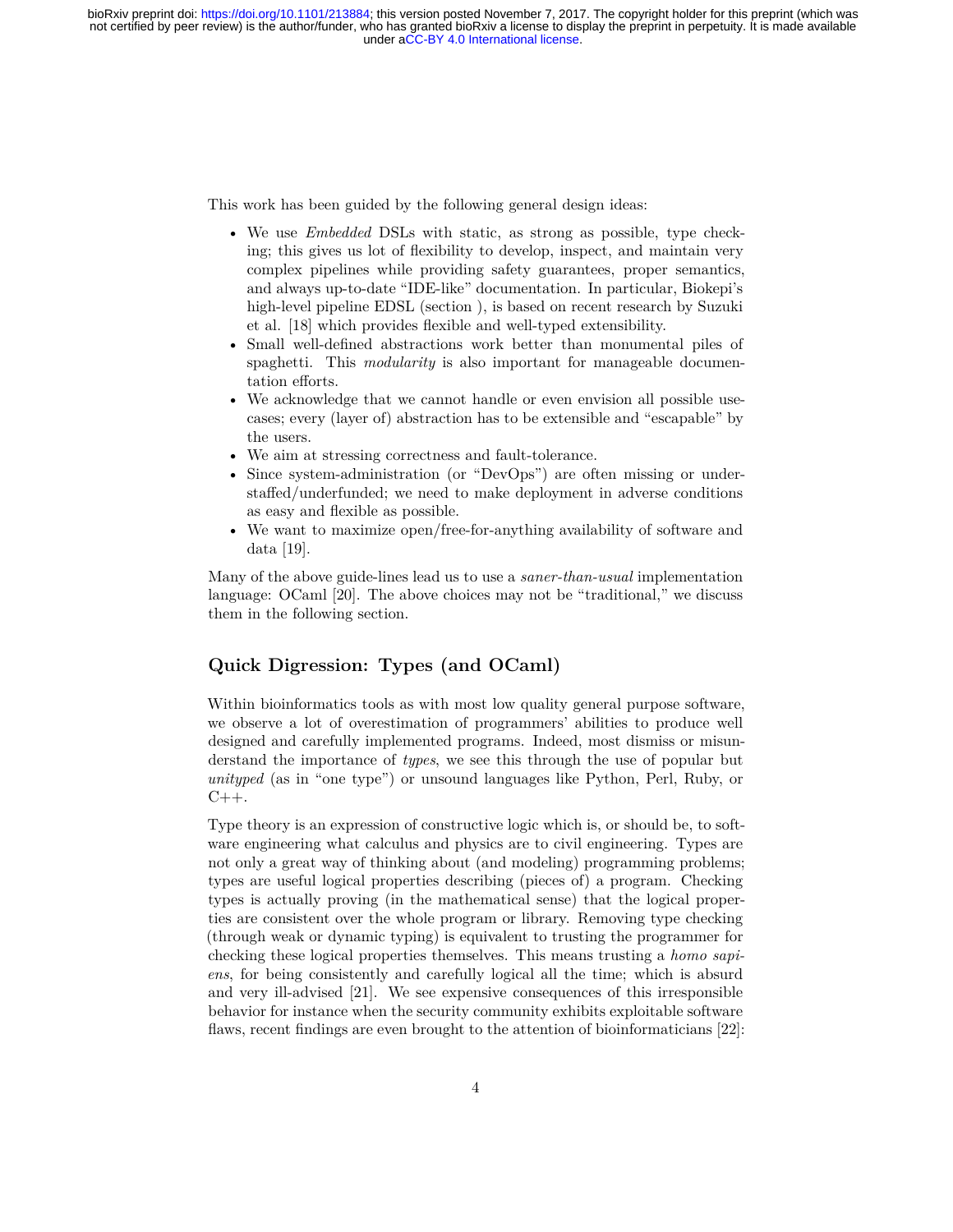while the article suffers from sensationalism, it highlights the need to be sure that any piece of software behaves correctly for all possible inputs, including maliciously crafted ones. Software testing, no matter how thorough, only gives confidence on tiny subsets of possible program executions. Of course, while the software safety research community has made immense advances, as of 2017, fully formalized and proved software is still out of reach for large-scale, opensource, and under-funded software engineering. Testing remains important, but it has to be in addition to static and "as strong as possible" typing.

Given the above considerations, actual choices for implementation were limited, but OCaml stood out. It is equipped with a very advanced but *practical* typesystem [\[20](#page-14-2)], [\[23](#page-14-5)]. The system was carefully designed with speed *and* correctness in mind and offers a lot of flexibility. The community includes very successful industrial users for whom safety and security matter [\[24](#page-14-6)], [\[25](#page-14-7)], and has contributed great tooling. OCaml is also more future-proof; as the next generation of safer programming languages and tools, like Coq  $[26]$  or  $F^*$  [\[27](#page-14-9)], are often written and/or extract code to OCaml.

#### <span id="page-4-0"></span>**Next In This Paper**

We are now going to see deeper into the proposed systems, the remaining of this paper is organized as follows. We start at a lower-level (i.e. close to the computing environment) with Ketrew and Coclobas, our infrastructure for workflow automation, in section . Then, we climb the abstraction hierarchy through Biokepi, our library for building bioinformatics pipelines, up-to it's EDSL based on recent computer-science research (section ). In section , we quickly present an open-source and quite feature-rich use case: Epidisco. We finish with related (section ) and future (section ) work.

### <span id="page-4-1"></span>**Ketrew and Lower-Level Considerations**

*Ketrew* stands for "Keep Track of Experimental Workflows," we detail first its low-level design and implementation, and then its pipeline-construction API. We end this section with *Coclobas* which stands for "Configurable Cloudy Batch Scheduler."

#### <span id="page-4-2"></span>**The Ketrew System**

The initial design and first versions of Ketrew had two modes of operation: a "client-server" — default/normal — mode, and a "standalone" one. The standalone mode has been dropped since; it was meant to allow users to quickly setup and try running workflows by not having any server or daemon (Ketrew itself or a database) in place, and doing everything with a single Unix process.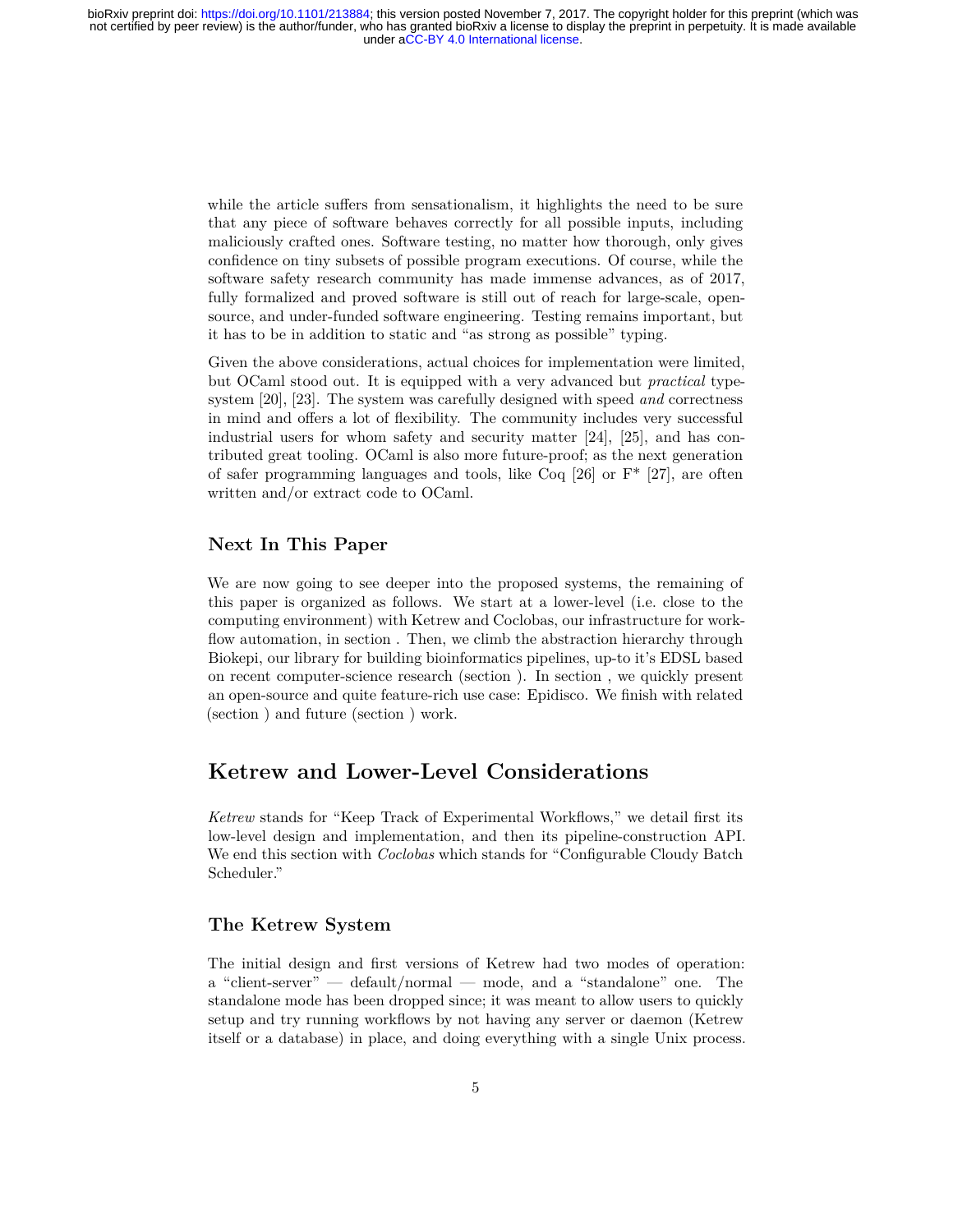This *standalone* behavior exists in other workflow automation tools (it is the default for utilities similar to make or bigger systems like Luigi [\[28](#page-14-10)]). We dropped its support for various reasons, among them: i) the interactive web-based user interface (a.k.a. "WebUI") has proven very useful especially for beginners and it can only be used when a server is running; ii) the operation of the standalone mode was confusing users regardig what they can or cannot do "concurrently" (it was based on the *Sqlite 3* database which does not fully support inter-process concurrency [[29\]](#page-14-11)). Instead we have insisting on making the client-server mode as easy and flexible to setup as possible [[30\]](#page-14-12).

The Ketrew application is hence one simple Unix binary which contains the service logic (called "the engine"), a web-server, a command line interface (CLI), packed together with the Javascript code (compiled from OCaml thanks to js\_of\_ocaml [\[31](#page-14-13)]) and the style-sheet (CSS) of the WebUI. The system can be installed and used on any Linux system or on Mac OSX and, if needed, everything can be done as a regular Unix user. The server-side component is designed so that the application can be abruptly stopped or become offline while workflows are running, and restarted seamlessly in the right "state." The HTTP API and the WebUI can be served over plain HTTP or with TLS (both the classical OpenSSL library, and the safer nqsb-TLS [\[32](#page-14-14)] can be used). There is also a semi-interactive text-based user interface which communicates with the web-server using the same protocol as the WebUI; users usually prefer the latter but the TextUI is for example useful when institutional firewalls or virtualprivate-networks (VPN) get on the way of regular web-browsing.

Usually, scientific computing clusters run a system component to abstract the setup and monitoring of programs for regular users; this is known as a *batch/job scheduler*. A workflow engine needs to interface with these systems to actually run commands and scripts on the targeted infrastructure. Ketrew adopts a plugin architecture for the implementation of the communication with these system called "backends." Any user can write new backends and load them with the system (and if deployment of dynamically loaded modules is a problem; one can easily create a Ketrew application binary statically linked their plugins). We ship various backends: Platform LSF [\[33](#page-15-0)], PBS/Torque [\[34](#page-15-1)], YARN [[35\]](#page-15-2) (with which we can run both Hadoop applications like Spark applications or regular shell-based jobs), and a "daemonization" plugin capable using two methods (one for more "standard" Unix hosts based on the nohup and setsid programs, and one based on generated Python scripts — for Mac OSX hosts).

At a pipeline-level, the choice of backend is attached to lowest-level jobs; each step can choose the plugin it uses. Unlike many other workflow-engines where the backend is set at a global level, cross-infrastructure workflows are hence easy to write and setup (e.g. replicating data from one cluster to another, or running some steps outside of the scheduler for speed-up).

Ketrew's engine (and its plugins) can communicate with the infrastructure directly on the current host (as simple system calls) or over SSH connections. Indeed, users can setup password-less SSH access in order to, for instance, run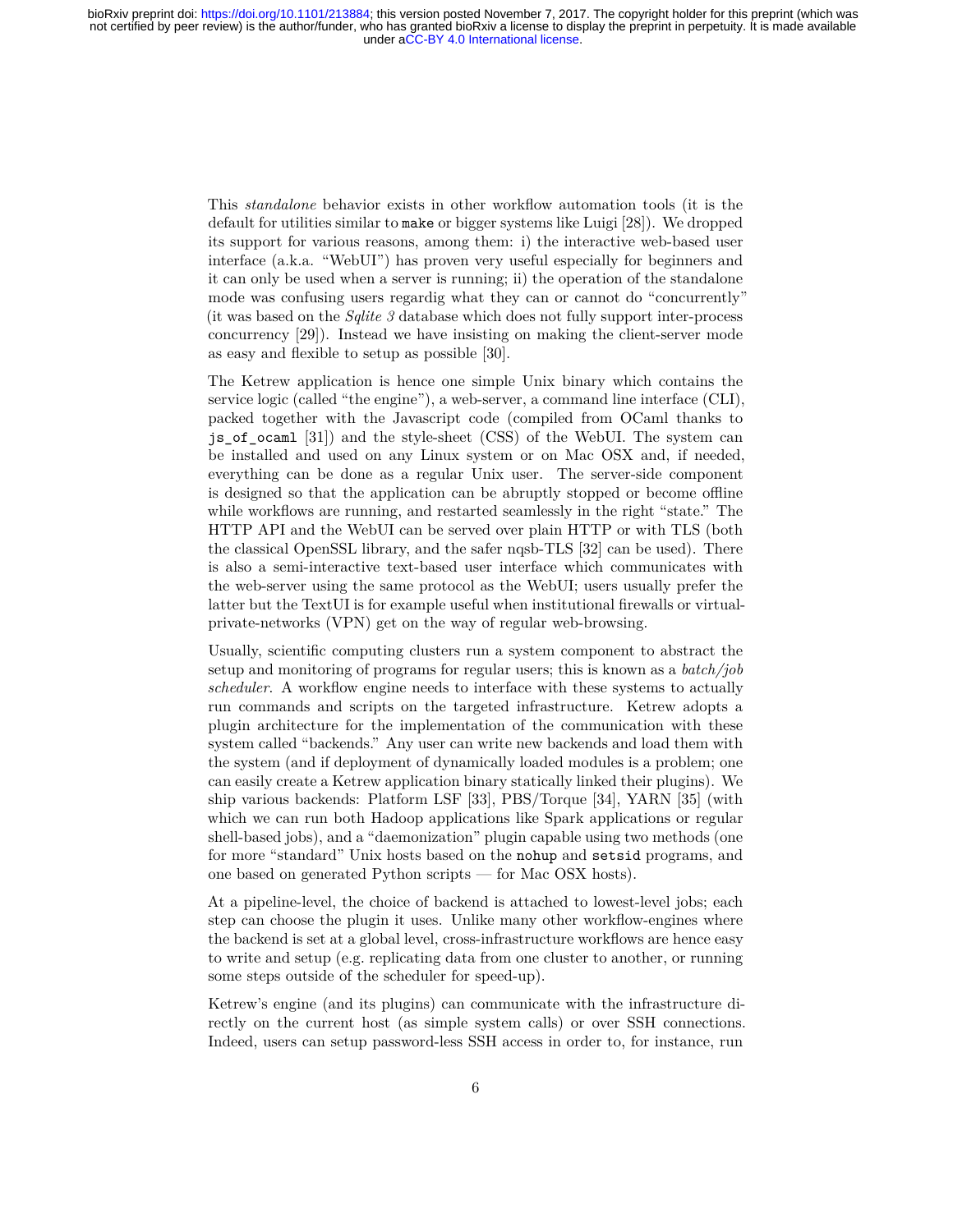Ketrew on their laptop and manage workflows on one or more university clusters, even when they cannot have a long-running server on their institution's infrastructure.

As a *failed* experiment, we also built with a system for users to setup so-called "control master" reusable SSH connections from a shared Ketrew server. Even though OpenSSH is specifically designed to make it hard for users to "script" the client, we managed to get a prototype working: a Web interface to setup SSH connections (working even with password-only or 2-factor authentication schemes). We then hit multiple unexpected failures from OpenSSH, it proved not reliable enough for heavy duty use of the system (there are hard limitations on connection multiplexing [[36\]](#page-15-3)).

### <span id="page-6-0"></span>**Ketrew's EDSL**

We provide a very flexible EDSL-based API to construct workflows. The EDSL is provided as a simple and pure OCaml library. All the constructs of the language are used to build an immutable graph data-structure. This helps the users organize their (partial) workflows in a modular way and with their own domain-specific abstractions. The resulting functions and libraries are then nicely composable and easier to reason about.

The submission of the workflow to the server is done with one simple function that serializes the resulting data-structure to a JSON object [\[37](#page-15-4)] and sends it to the server over HTTP(S). The Ketrew engine performs a node equivalence search before starting any jobs; this means that unless explicitly disabled, nodes that attempt to produce the same result will be "merged."

On a semantic level, the API of the EDSL is designed to help the user build a graph with three kinds of edges. The nodes contain most of the information (how to run the step, how to check whether it is already done or successful, and much more meta-data) and the edges are either *dependencies* (the most common way of constructing workflows) or mechanisms to react to success or failure of the nodes (for instance, we can define "clean-up" workflows that are activated when a step fails).

Workflow nodes are meant to ensure logical "conditions." These are expressed thanks to a (much smaller) EDSL of boolean expressions whose base terms are checks on precise system conditions (e.g. that a given file or a file-tree structure exists, or that a shell-command returns a given code, etc.). As we started using the first iteration of the EDSL for larger scale pipelines, the importance of the object(s) of these condition-expressions proved to be bigger than anticipated. Hence, in the second (and current) major version of the EDSL, we use a typeparameter to pass the products of the nodes around the programs in a strongly typed way (cf. Parametric Polymorphism [\[38](#page-15-5)]). A "product" is then an abstraction of what a workflow node ensures. Using different type-parameters for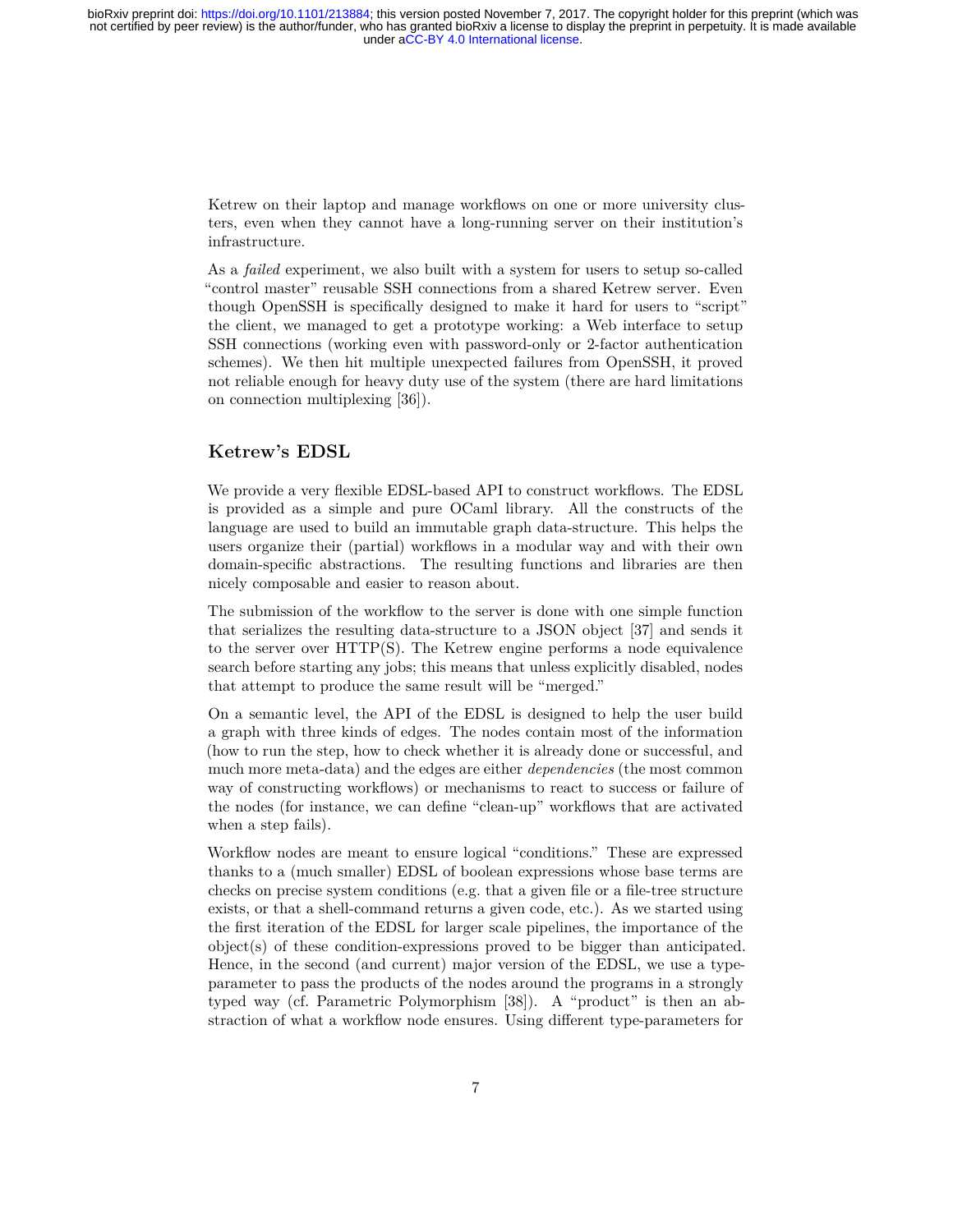different kinds of workflow-nodes helps us make senseless code impossible to express; those constructs are extensible by user-code. For instance, within Biokepi, we cannot use a node which produces Bam files in a place where we expect VCF files; those products are defined in the library as they are bioinformatics-specific. Differently typed nodes, can still be be packed together, e.g. as a list of dependencies, thanks to existential types [\[39](#page-15-6)]; they become "edges" in the pipeline graph.

#### <span id="page-7-0"></span>**The Coclobas Backend**

In practice, our team has run Ketrew workflows first on a Plaform LSF cluster, and then on a YARN-based Hadoop cluster, until moving to Google Cloud's infrastructure. We consider relevant and interesting to report on this experience.

We first were guided by the goal of utilizing the infrastructure as fast as possible. Hence we wanted to quickly set-up/update/destroy familiar PBS/Torque [[34\]](#page-15-1) clusters with shared file-systems. As we tried and were disapointed with the reliability of existing solutions (e.g. Elasticluster [[40\]](#page-15-7)), we decided to use Ketrew workflows for the task (process often known as "dogfooding," i.e. using our own product to stress-test it). The resulting project was called Stratocumulus [\[41](#page-15-8)]; configurable workflows which could set up shared computing infrastructure on the Google Compute Engine.

The above project got us and our users to very quickly get started leveraging the infrastructure but it was not cost efficient. Indeed, building "classical" computing clusters on cloud infrastructure most often means keeping compute nodes up and running even when there is no work to do. Manual update or destruction from users when they are done cannot always be counted on; for instance, we observe that when a workflow finishes on Friday night, users will not collect their results and clean-up their resources until Monday morning. This lead us to investigate ways of using auto-scaling capabilities provided by some Google Cloud components: we created a new job scheduler, Coclobas, accepting jobs over HTTP and scheduling them on elastic Kubernetes [[13\]](#page-13-13) clusters (as deployed by the *Google Container Engine* — GKE). Later, the project was extended to schedule container-based jobs within *AWS-Batch* and on local Docker installations. Note, that while the main client is the Ketrew plugin, one can submit jobs to Coclobas without Ketrew. Coclobas also takes care of working around various idiosyncrasies of Kubernetes: it keeps track of the logs (which Kubernetes can easily loose), and, it throttles submissions and retires after failures to limit the impact of overloading of the Kubernetes server. The API also simplifies like the use of the "secrets" feature to pass custom information to containers (e.g. a script to run), or the setup of arbitrary NFS mounts. Coclobas can use an existing server or manage a fresh one using the Google Cloud client.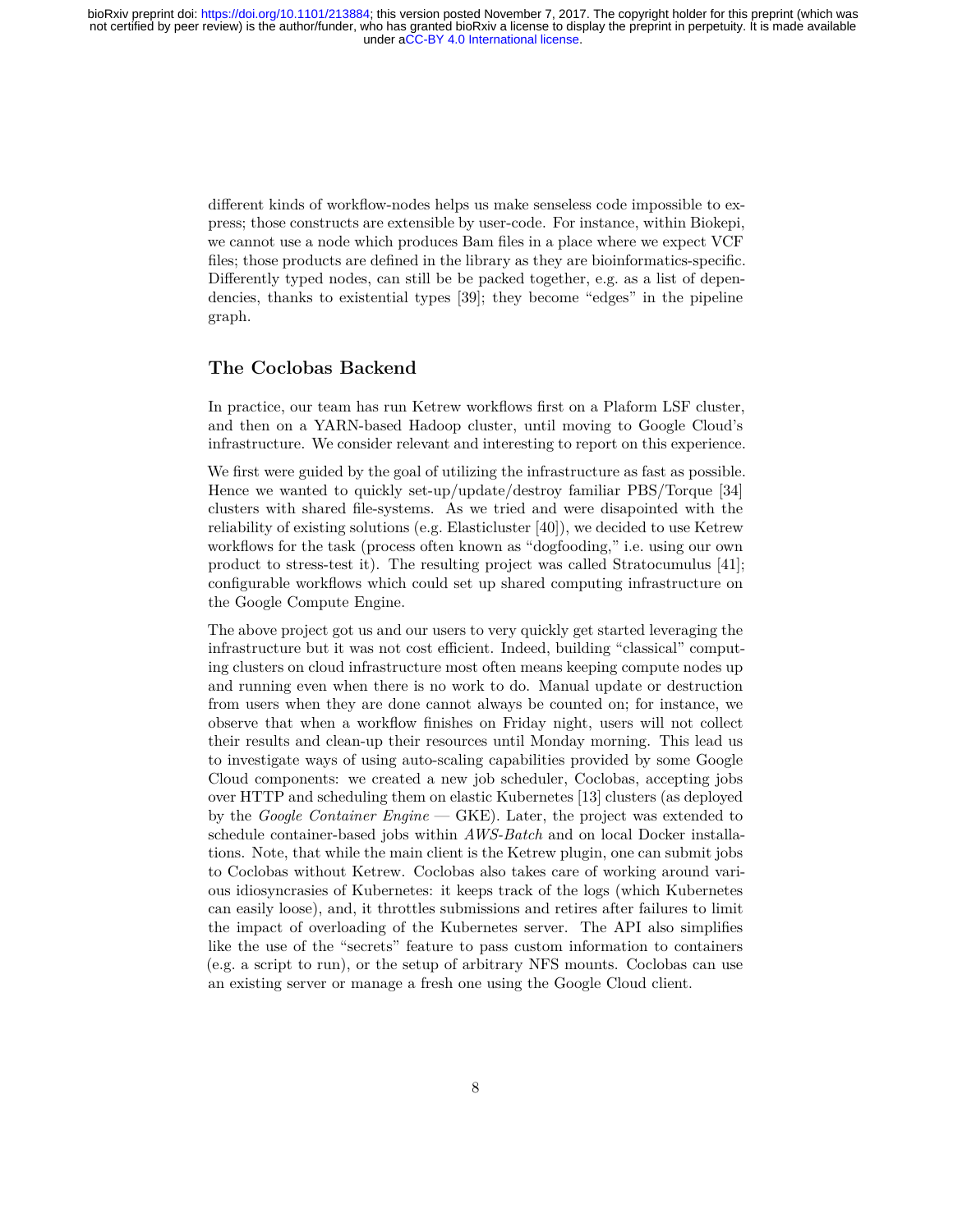# <span id="page-8-0"></span>**Abstractions in Biokepi**

Ketrew and Coclobas are also used for workloads not related to bioinformatics (like system administration [\[41](#page-15-8)], building documentation, etc.) but the main strength of Ketrew's API is being an embedded DSL in a powerful language like OCaml. This allows users to build modular abstractions that fit their application domain using proper software engineering. Our abstractions for bioinformatics, i.e. the Biokepi library, are detailed in this section.

Bioinformatics workflows in Biokepi are organized in two layers: the lower-level layer consists in a catalog of bioinformatics tools wrapped as Ketrew workflow nodes. The second layer is the higher-level Pipeline edsl module; it is an embedded language to write workflows very concisely with help from precise types.

### <span id="page-8-1"></span>**The "Tools" API**

At this lower-level, we use already proper types to give stronger semantics to the tools' parameters, and add constraints and invariants. We have for instance abstractions of FASTQ [[42\]](#page-15-9) single-end or paired-end sets of files, or Bams [[8\]](#page-13-8) recording their reference genome their sorting status (coordinate, read name, etc.). We also use these modules to encode our slowly acquired knowledge about the idiosyncrasies of biomedical software. Having a proper programming language also simplifies the implementation of decently complex performance improvements like automatically generating *"scatter-gather"* parallelizations of some computations or replacing partial of workflows with "chained" shell pipes.

The workflow nodes are designed to be able to make everything *"restartable"* and leverage Ketrew's semantics to share intermediate results as much as possible. All of this is built around the "Machine" abstraction, a module defining the computing infrastructure and environment (bioinformatics software and data) to simplify the implementation of very portable and configurable workflows. This environment can take care of most software installations, but it is easily configurable; for example one can leverage software already present on the user's infrastructure. Similarly one uses the abstraction to configure the access to "reference-data," by default through downloads from public sources.

#### <span id="page-8-2"></span>**The Typed-Tagless Final Interpreter**

The second layer is the higher-level Pipeline\_edsl module; it is an embedded language to write workflows very concisely with help from precise types. The EDSL hides out workflow steps that we consider "boilerplate" (like indexing and sorting Bam files, preprocessing reference genomes, locally installing software, etc.).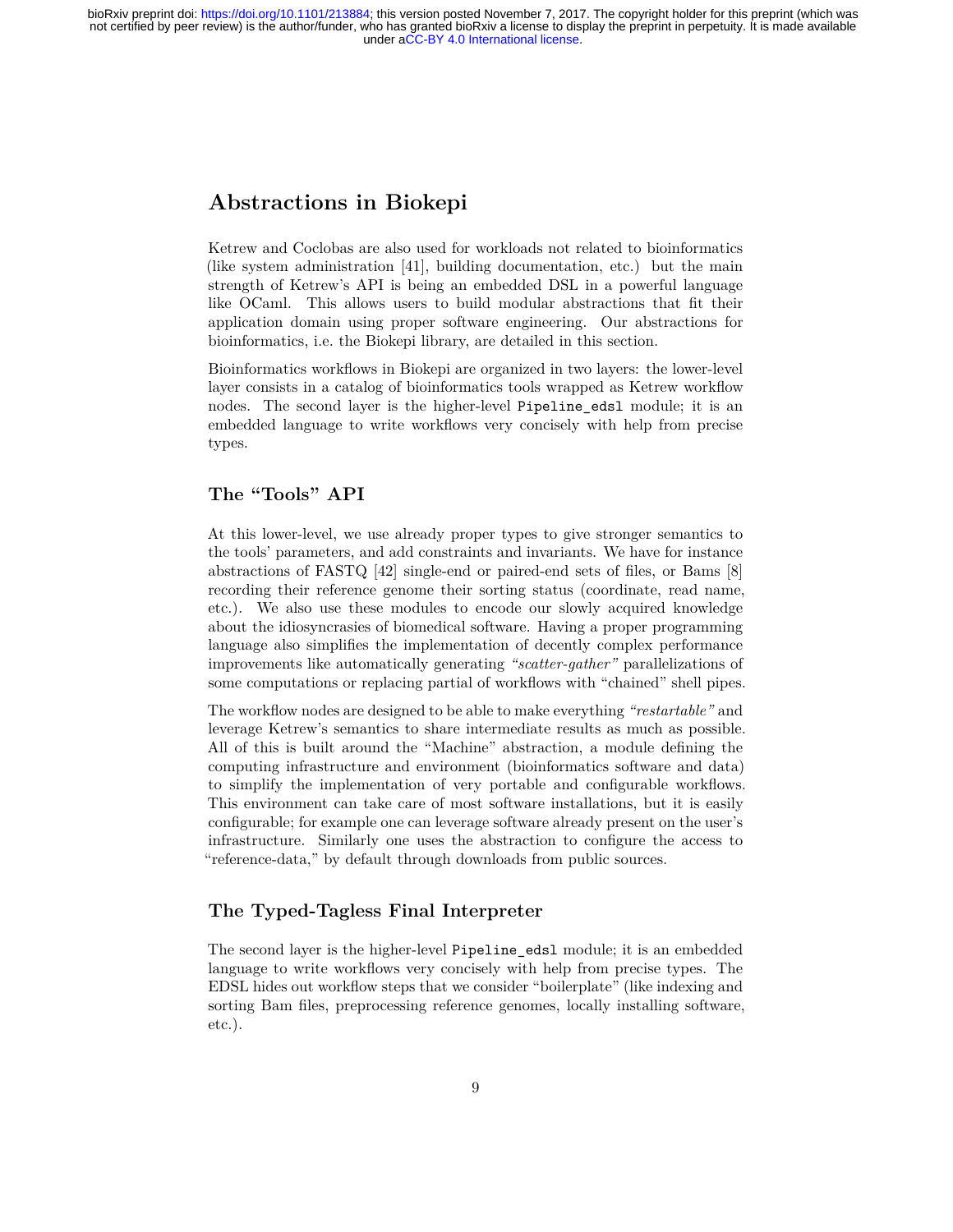The first version of the EDSL that we implemented was based on a generalized algebraic data type (or GADTs, [[43\]](#page-15-10)). The module (that we maintain for backwards compatibility for now) proved very practical for end users as long as they did not want to extend the language without modifying Biokepi itself. Moreover the GADT-based implementation lacked modularity and could have grown to proportions difficult to maintain. Therefore we decided to rewrite this component to be based on recent research on *typed tagless-final interpreters* [\[18](#page-14-0)], [[44\]](#page-15-11). While being slightly more complicated to approach the new implementation provides extensibility while being well-typed. Examples of extensions are detailed in section .

The pipelines written using Biokepi's high-level EDSL can be compiled to various backends. Of course the main compilation target are Ketrew worklow nodes (using the lower-level modules of Biokepi), but we can also generate high-level graph descriptions (i.e. at the level of bioinformatic-tools/semantics) using the "dot" language from the Graphviz project (cf. example in figure [2](#page-12-0)). There is also a compiler to JSON files allowing implementation-independent traceability (and potential reproducibility) of the workflows (human-and-computer-readable exact descriptions of the whole pipeline). Biokepi still allows to "break" the abstraction barrier and write workflows with lower-level functions manipulating Ketrew workflow-nodes through extensions of the EDSL and users can write their own compilers/interpreters.

Because of our main application domain, the tools avaialable in Biokepi are for now mostly focused on cancer genomic pipelines but we welcome contributions from any sub-field of bioinformatics. The following section presents Epidisco a configurable pipeline based on Biokepi's EDSL.

### <span id="page-9-0"></span>**Use Case of Epidisco and the PGV Trial**

In the context of our participation in a Personalized Genomic Vaccine clinical trial (NCT02721043 [[16](#page-13-16)]), we have developed Epidisco, a family of pipelines for selecting vaccine peptides targeting cancer mutations. Epidisco is a Biokepi pipeline that produces ranked peptides from the outputs of the sequencer (by default FASTQ data, but we can also start from BAMs and realign them automatically); it is designed to run with an arbitrary number of normal, tumor, and tumor-RNA samples, plus optional HLA-typing information (if not provided the pipeline computes it) [\[16](#page-13-16)], [\[17](#page-13-17)], see figure [1](#page-12-1). The pipeline produces an HTML report that we can serve to our collaborators together with the results.

Epidisco fully utilizes the flexibility provided by the Biokepi EDSL. We extend it with custom constructs that are specific to the particular application (like the "saving" of intermediate results or construction of the final report web-page). The big and growing amount of options that can modify the pipeline enables us to maintain a "production" pipeline while allowing various experimentations;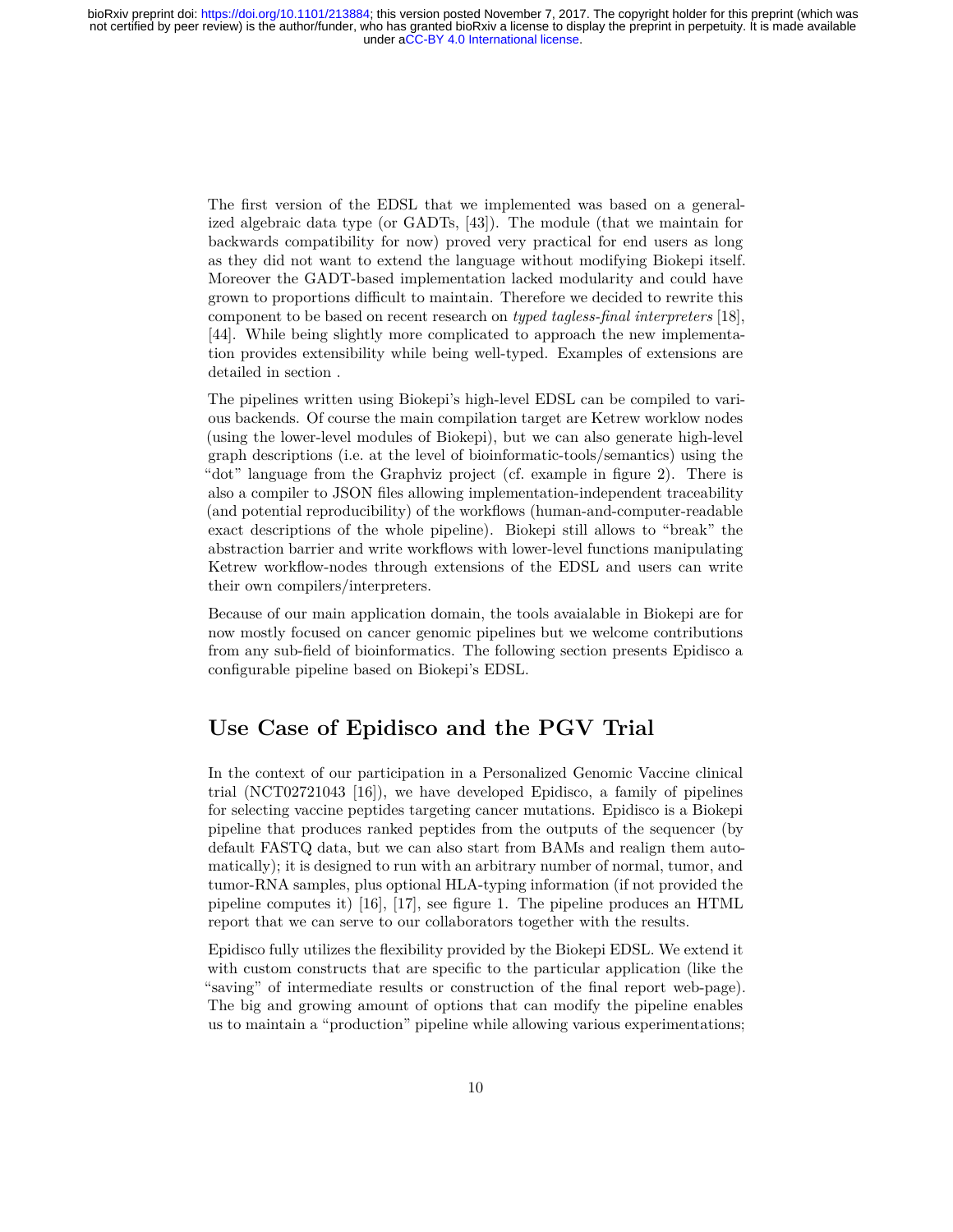the high-level EDSL makes the code still reasonably readable and easy to understand. Moreover using proper software engineering at the pipeline-level makes perilous changes much easier; for instance, one can see that the logic used to experiment-on and implement the fix in the pull-request #119 [\[45](#page-15-12)] would have been much harder to express in a custom workflow DSL or with a weak programming language.

## <span id="page-10-0"></span>**Related Work**

The literature and the open-source world contain many workflow engines and computational pipeline tools. Some of them are biology-specific specific and some are more generic. Before starting working on this family of projects we reviewed and tried a few (including commercial software, although inadmissible for security and long-term dependence reasons). None were fully satisfying although we borrowed ideas and lessons from many of them. Note that Spjuth et al. previously published a biased but relatively thorough review paper on the matter [\[46](#page-15-13)].

Given the diversity of the analyses and of the software environments, most workflow management tools that aim at specializing (in bioinformatics or other) end up not being flexible enough and having to implement many edges cases one by one. A good example is the famous Galaxy [\[47](#page-15-14)], which is quite inflexible while being very thorough has required many human-years of effort to be implemented and by the time we tested still didn't present the reliability and flexibility that a small fast-paced team requires. QuickNGS [\[48](#page-16-0)] is actually a LIMS (Laboratory Information Management System) that happens to implement a simple workflow engine to run a predefined set of tools; this can be useful for core facilities that follow the same overall functioning. ExScalibur [\[49](#page-16-1)] is a set of automated pipelines for whole exome data analysis, that is implemented in the custom DSL "BigDataScript" with very little abstraction power. COSMOS [\[50](#page-16-2)] at least uses an EDSL, within Python, but its model restricted to map-reduce-like workloads (direct acyclic graphs of shell commands producing files). Azkaban [\[51](#page-16-3)] is a heavy-weight workflow manager used for *"several years at LinkedIn."* Its design is specialized for quick-running Hadoop pipelines although extensible through Java plugins; workflows are defined very awkwardly as key-value configuration files. Still extremely specialized, Makeflow [[52\]](#page-16-4) is actually a set of tools which provide abstractions for particular computational patterns (e.g. "Map-Reduce" is such a kind of abstraction). GXP Make [[53\]](#page-16-5) (based on "GXP Shell" [[54\]](#page-16-6)) is a fun (ab)use of GNU-make as it provides a shell mksh that intercepts make's calls to run distributed workflows. Biomake [\[55](#page-16-7)] is another extension of the venerable make tool by making it more programmable thanks a Prolog execution engine. Swift [\[56](#page-16-8)] is a C-styled custom, hence limited, language used for encoding Makefile-like dependency graphs which can be run on various platforms. Taverna [\[57](#page-16-9)], now an Apache Incubator project, attempt to be a "Graphical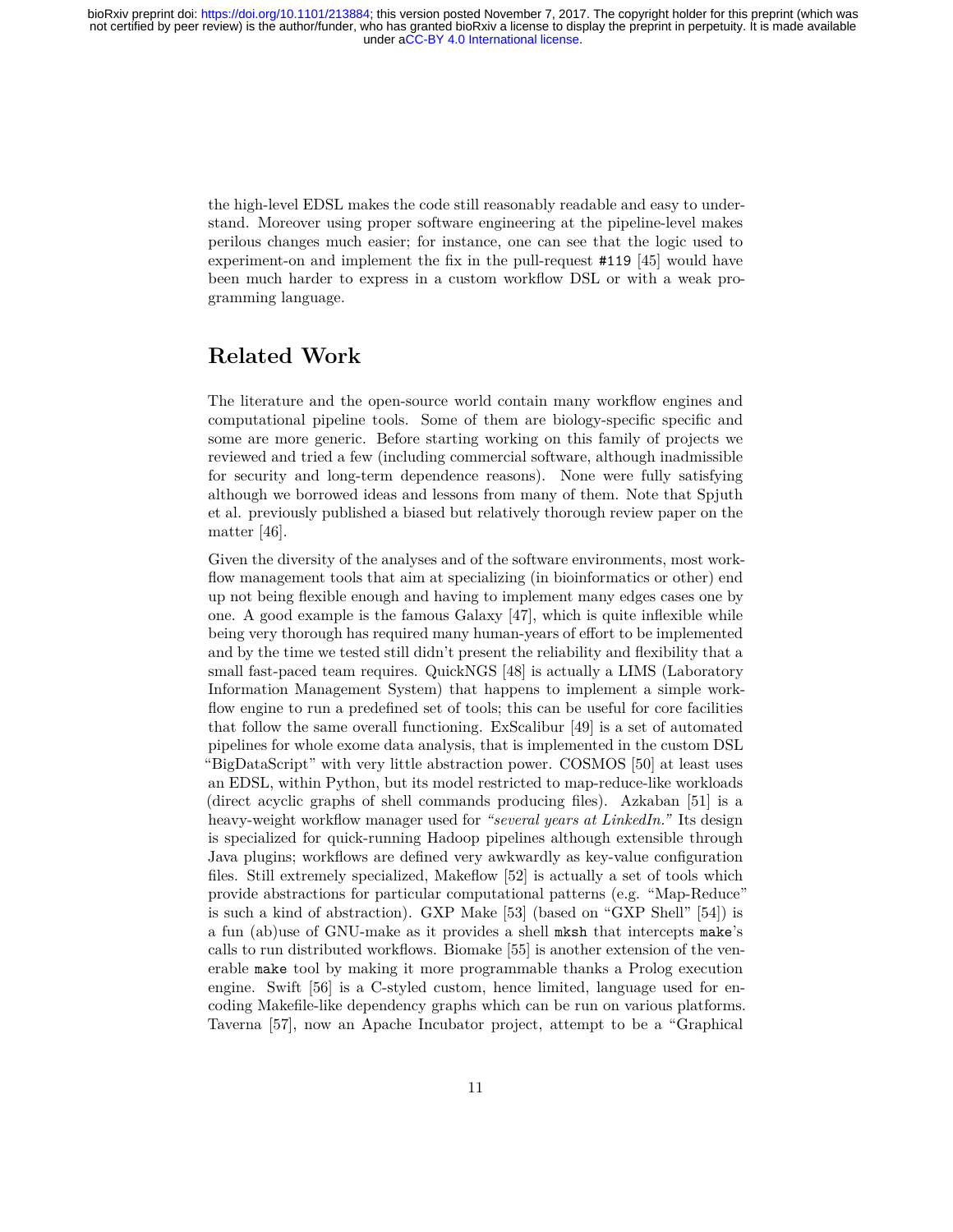Programming Environment" to define workflows and share them through [My-](http://www.myexperiment.org/)[Experiment.org](http://www.myexperiment.org/) project.

Other tools, have embraced the "Embedded Domain Specific Language" bandwagon but most often fell short on the reliability and expressivity aspects. For instance, BPipe [[58\]](#page-16-10) while claiming no need for programming experience, is also an awkward EDSL within Groovy, an unacceptable Python-like language for the Java Virtual Machine. Snakemake[[59\]](#page-16-11), Ruffus [\[60](#page-17-0)], and Luigi [[28\]](#page-14-10), are Python EDSLs, the latest being most advanced one, while quite Hadoop-centric. Similarly, Pwrake [[61\]](#page-17-1) is an extension of Rake (Ruby EDSL-ish build system) to run "builds" in parallel. Queue (part of the GATK [[62\]](#page-17-2)) on the other hand is a Scala-based library; the extreme object-orientation brings the verbosity of Java while not trying to improve on the type safety.

### <span id="page-11-0"></span>**Future Work**

Like a almost any open-source family of projects, more future work can be envisioned than humanly achievable.

One the lower-level aspects we are actively working on extending the catalog of backends that Ketrew can utilize: after the Google Container Engine and the "Local Docker" setup, we are now improving support for Amazon AWS.

For the workflow engine itself, after a few recent performance and scalability improvements, the main point we want to improve is now the WebUI. We want to make it extremely easy to build custom "job submission interfaces" from a highlevel and embed them in Ketrew's WebUI. Multi-scale graphical visualization of large workflow graphs is also both a very appealing feature and an interesting, surprisingly "open," problem to work on.

Ketrew's API for writing workflows has proved to be very practical and scalable but the actual shells commands run by workflow-nodes are still mostly untyped strings, the module provides a few higher-level constructs but we want more "typed programming" abilities. This is why we have been developing Genspio [[63\]](#page-17-3), a *typed* EDSL to generate POSIX shells scripts; we avoid the shell's "escaping hell" and provide a more composable API. Genspio has been recently released, and stress-tested in a systems-administration context; the next step being its integration into Ketrew.

At the level of Biokepi, in addition to the expansion of the "tool catalog," it may be interesting to add more *formal* information into the types of the constructs of the EDSL (e.g. whole genome or exome, species, RNA/DNA). Of course, we also want to explore, at any level of the system, the progressive introduction of more precise and stronger formal guarantees through dependently typed approaches [[26\]](#page-14-8).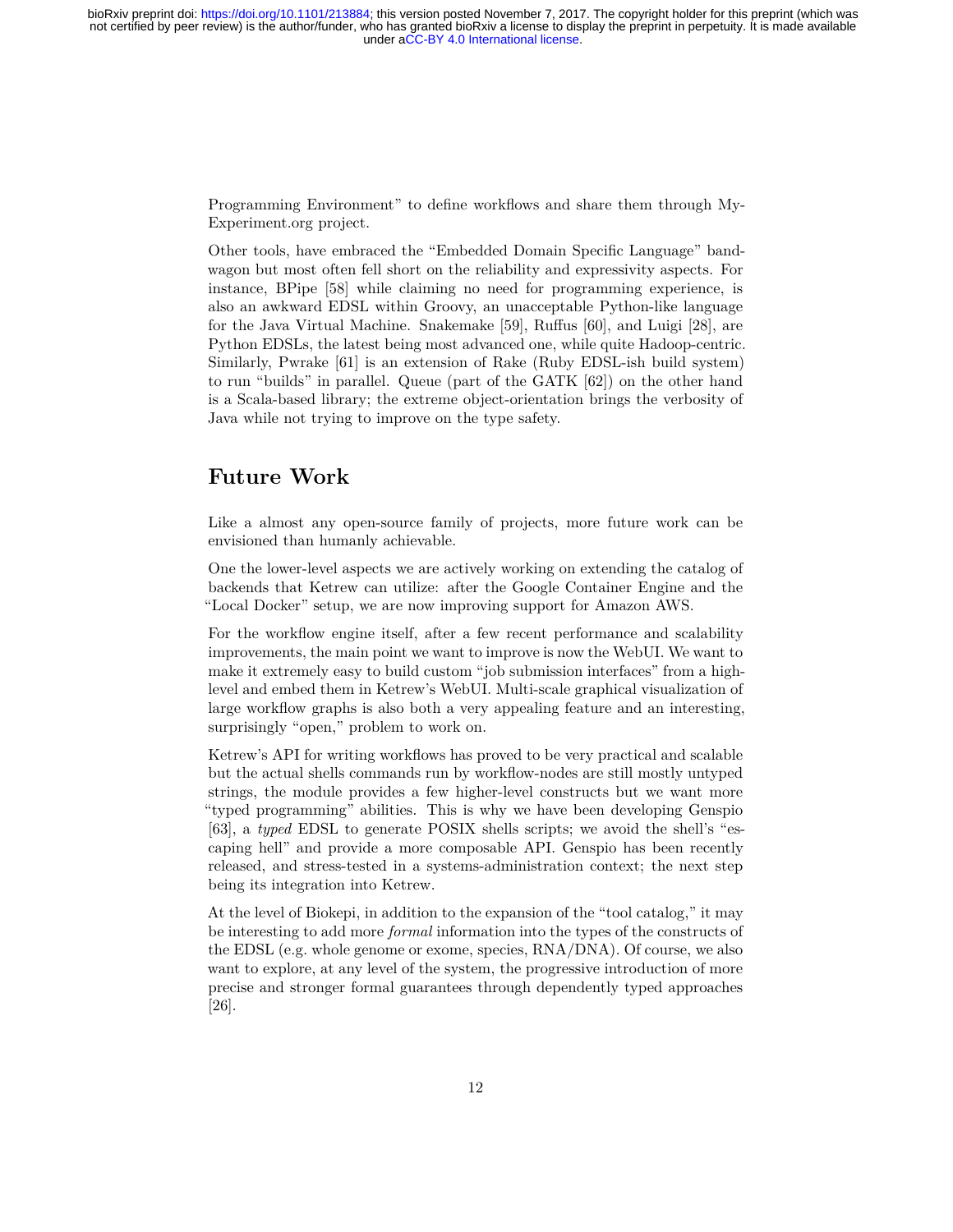

<span id="page-12-1"></span>Figure 1: **The PGV/Epidisco Pipeline.** High-level diagram of the pipeline that we currently have running in production.



<span id="page-12-0"></span>Figure 2: **Biokepi-EDSL Example Pipeline.** Excerpt from the Graphvizbased rendering of a pipeline which uses Biokepi's EDSL.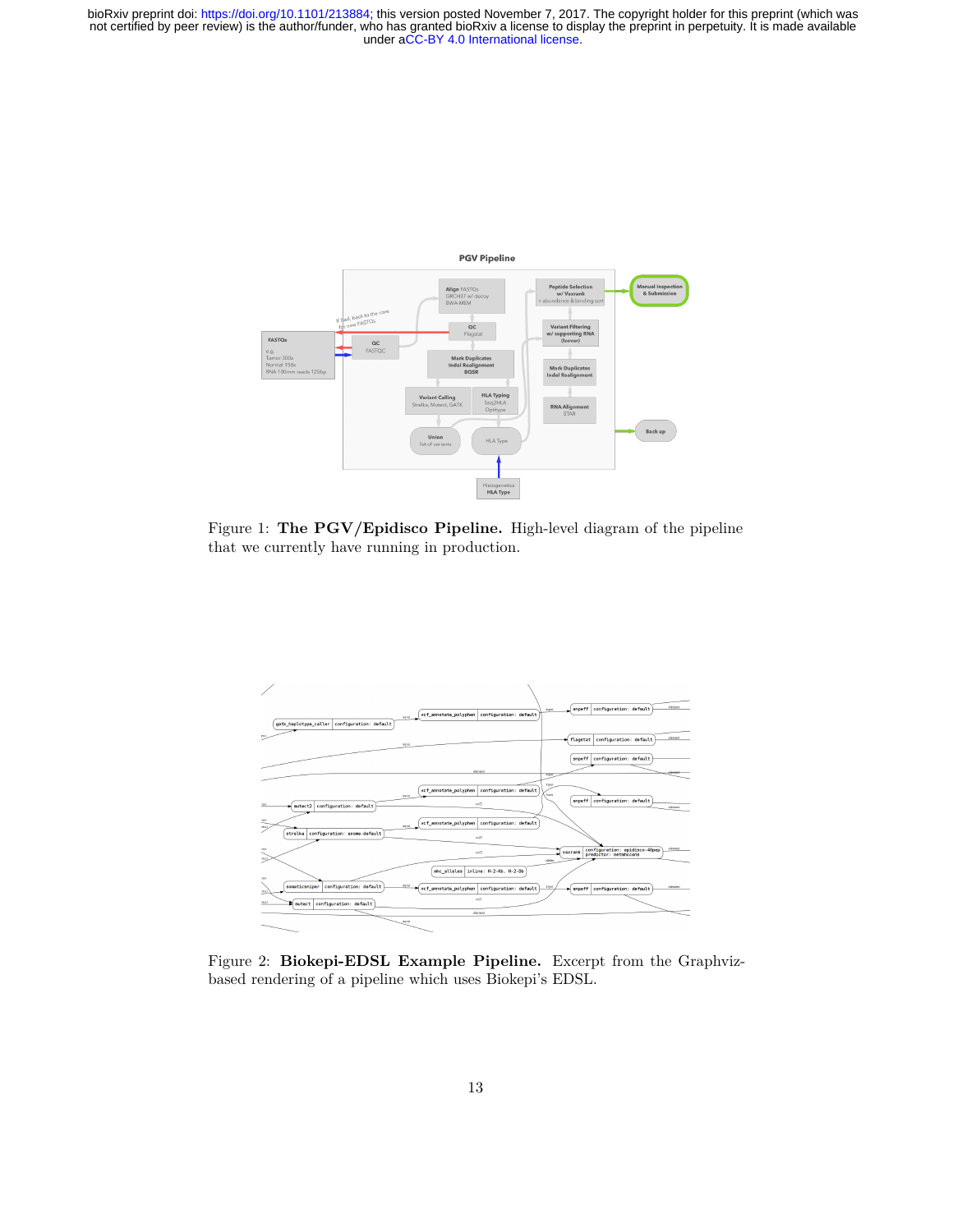### <span id="page-13-0"></span>**References**

<span id="page-13-1"></span>[1] C. Hoare, J. Misra, G. T. Leavens, and N. Shankar, "The verified software initiative: A manifesto," *ACM Comput. Surv.*, vol. 41, no. 4, pp. 22:1–22:8, Oct. 2009.

<span id="page-13-2"></span>[2] "The common vulnerabilities and exposures project."<http://cve.mitre.org/>, 2016.

<span id="page-13-3"></span>[3] N. G. Leveson and C. S. Turner, "An investigation of the therac-25 accidents," *Computer*, vol. 26, no. 7, pp. 18–41, Jul. 1993.

<span id="page-13-4"></span>[4] M. Zhivich and R. K. Cunningham, "The real cost of software errors," *IEEE Security & Privacy*, vol. 7, no. undefined, pp. 87–90, 2009.

<span id="page-13-5"></span>[5] "Project ypriverol/github-paper, issue #129." [https://github.com/](https://github.com/ypriverol/github-paper/issues/129) [ypriverol/github-paper/issues/129](https://github.com/ypriverol/github-paper/issues/129), 2016.

<span id="page-13-6"></span>[6] "Project genenetwork/guix-bioinformatics." [https://github.com/](https://github.com/genenetwork/guix-bioinformatics) [genenetwork/guix-bioinformatics](https://github.com/genenetwork/guix-bioinformatics), 2016.

<span id="page-13-7"></span>[7] "Hammerlab work description."<http://www.hammerlab.org/>, 2016.

<span id="page-13-8"></span>[8] "SAMBAM format informal specification." [https://samtools.github.io/](https://samtools.github.io/hts-specs/) [hts-specs/](https://samtools.github.io/hts-specs/), 2016.

<span id="page-13-9"></span>[9] "Wikipedia: Variant call format." [https://en.wikipedia.org/wiki/Variant\\_](https://en.wikipedia.org/wiki/Variant_Call_Format) [Call\\_Format,](https://en.wikipedia.org/wiki/Variant_Call_Format) 2016.

<span id="page-13-10"></span>[10] B. Chapman, "Improving reproducibility and installation of genomic analysis pipelines with docker." [https://archive.is/OLXFw,](https://archive.is/OLXFw) 2014.

<span id="page-13-11"></span>[11] A. Zwinkau, "Accidentally turing-complete." [http://beza1e1.tuxen.de/](http://beza1e1.tuxen.de/articles/accidentally_turing_complete.html) [articles/accidentally\\_turing\\_complete.html](http://beza1e1.tuxen.de/articles/accidentally_turing_complete.html), 2016.

<span id="page-13-12"></span>[12] "Surprisingly turing-complete."<https://www.gwern.net/Turing-complete>, 2016.

<span id="page-13-13"></span>[13] "Wikipedia: Kubernetes."<https://en.wikipedia.org/wiki/Kubernetes>, 2016.

<span id="page-13-14"></span>[14] "The google container engine."<https://cloud.google.com/container-engine/>, 2016.

<span id="page-13-15"></span>[15] "AWS batch." [https://aws.amazon.com/batch/,](https://aws.amazon.com/batch/) 2017.

<span id="page-13-16"></span>[16] N. Bhardwaj, "Trial nCT02721043: Safety and immunogenicity of personalized genomic vaccine to treat solid tumors." [https://clinicaltrials.gov/ct2/show/](https://clinicaltrials.gov/ct2/show/NCT02721043) [NCT02721043](https://clinicaltrials.gov/ct2/show/NCT02721043), 2016.

<span id="page-13-17"></span>[17] A. Rubinsteyn, J. Kodysh, I. Hodes, S. Mondet, B. A. Aksoy, J. P. Finnigan, N. Bhardwaj, and J. Hammerbacher, "Computational pipeline for the pGV-001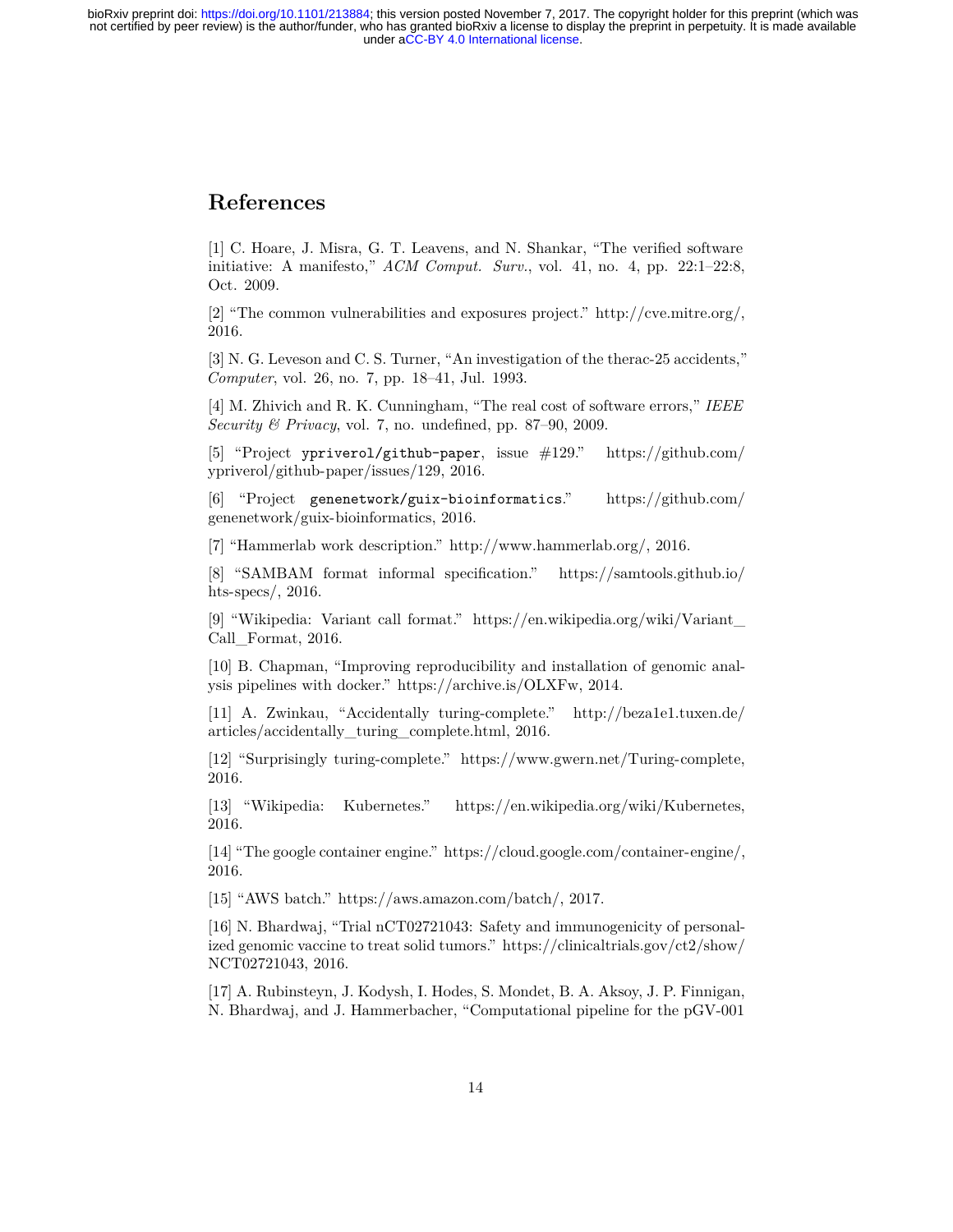neoantigen vaccine trial," *bioRxiv*, 2017.

<span id="page-14-0"></span>[18] K. Suzuki, O. Kiselyov, and Y. Kameyama, "Finally, safely-extensible and efficient language-integrated query," in *Proceedings of the 2016 aCM sIGPLAN workshop on partial evaluation and program manipulation*, 2016, pp. 37–48.

<span id="page-14-1"></span>[19] "Apache license 2.0." [http://apache.org/licenses/LICENSE-2.0,](http://apache.org/licenses/LICENSE-2.0) 2016.

<span id="page-14-2"></span>[20] X. Leroy, "A modular module system," *J. Funct. Program.*, vol. 10, no. 3, pp. 269–303, May 2000.

<span id="page-14-3"></span>[21] K. Fisher, "High assurance cyber military systems proposers' day presentation (dARPA)." [http://www.cyber.umd.edu/sites/default/files/documents/](http://www.cyber.umd.edu/sites/default/files/documents/symposium/fisher-HACMS-MD.pdf) [symposium/fisher-HACMS-MD.pdf,](http://www.cyber.umd.edu/sites/default/files/documents/symposium/fisher-HACMS-MD.pdf) 2013.

<span id="page-14-4"></span>[22] "Scientists hack a computer using dNA." MIT Technology Review [https://](https://www.technologyreview.com/s/608596/scientists-hack-a-computer-using-dna/) [www.technologyreview.com/s/608596/scientists-hack-a-computer-using-dna/](https://www.technologyreview.com/s/608596/scientists-hack-a-computer-using-dna/), 2017.

<span id="page-14-5"></span>[23] J. Garrigue, "Code reuse through polymorphic variants," in *In workshop on foundations of software engineering*, 2000.

<span id="page-14-6"></span>[24] Y. Minsky, "OCaml for the masses," *Queue*, vol. 9, no. 9, pp. 44:40–44:49, Sep. 2011.

<span id="page-14-7"></span>[25] "Companies using oCaml."<https://ocaml.org/learn/companies.html>, 2016.

<span id="page-14-8"></span>[26] A. Coq, *The coq proof assistant reference manual*. INRIA, 2015.

<span id="page-14-9"></span>[27] N. Swamy, C. Hritcu, C. Keller, A. Rastogi, A. Delignat-Lavaud, S. Forest, K. Bhargavan, C. Fournet, P.-Y. Strub, M. Kohlweiss, J.-K. Zinzindohoue, and S. Zanella-Béguelin, "Dependent types and multi-monadic effects in F\*," in *43nd aCM sIGPLAN-sIGACT symposium on principles of programming languages (pOPL)*, 2016, pp. 256–270.

<span id="page-14-10"></span>[28] "Luigi.".

<span id="page-14-11"></span>[29] "Sqlite fAQ: 'Can multiple applications or multiple instances of the same application access a single database file at the same time?"' [https://sqlite.org/](https://sqlite.org/faq.html#q5) faq.html $\#q5$ , 2016.

<span id="page-14-12"></span>[30] "Wobidisco tutorial: Running on a single machine." [https://github.com/](https://github.com/hammerlab/wobidisco/blob/master/doc/running-local.md) [hammerlab/wobidisco/blob/master/doc/running-local.md,](https://github.com/hammerlab/wobidisco/blob/master/doc/running-local.md) 2017.

<span id="page-14-13"></span>[31] J. Vouillon and V. Balat, "From bytecode to javaScript: The js\_of\_ocaml compiler," *Software: Practice and Experience*, vol. 44, no. 8, pp. 951–972, 2014.

<span id="page-14-14"></span>[32] D. Kaloper-Meršinjak, H. Mehnert, A. Madhavapeddy, and P. Sewell, "Notquite-so-broken tLS: Lessons in re-engineering a security protocol specification and implementation," in *Proceedings of the 24th uSENIX conference on security*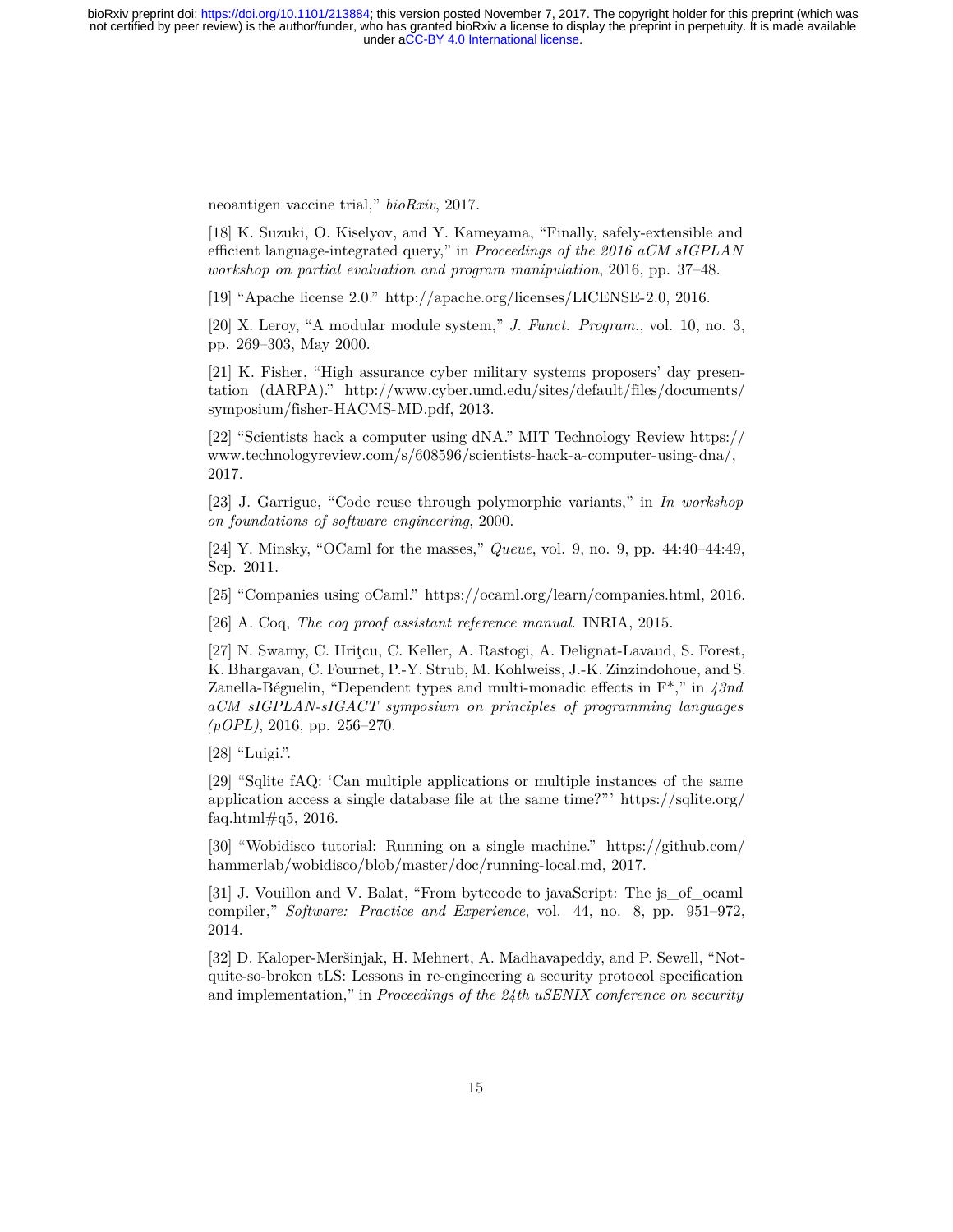*symposium*, 2015, pp. 223–238.

<span id="page-15-0"></span>[33] "Wikipedia: Platform lSF." [https://en.wikipedia.org/wiki/Platform\\_LSF](https://en.wikipedia.org/wiki/Platform_LSF), 2016.

<span id="page-15-1"></span>[34] "Wikipedia: Portable batch system." [https://en.wikipedia.org/wiki/](https://en.wikipedia.org/wiki/Portable_Batch_System) [Portable\\_Batch\\_System](https://en.wikipedia.org/wiki/Portable_Batch_System), 2016.

<span id="page-15-2"></span>[35] "Apache hadoop yARN." [https://hadoop.apache.org/docs/current/](https://hadoop.apache.org/docs/current/hadoop-yarn/hadoop-yarn-site/YARN.html) [hadoop-yarn/hadoop-yarn-site/YARN.html,](https://hadoop.apache.org/docs/current/hadoop-yarn/hadoop-yarn-site/YARN.html) 2016.

<span id="page-15-3"></span>[36] "OpenSSH cookbook: Multiplexing." [https://en.wikibooks.org/wiki/](https://en.wikibooks.org/wiki/OpenSSH/Cookbook/Multiplexing) [OpenSSH/Cookbook/Multiplexing](https://en.wikibooks.org/wiki/OpenSSH/Cookbook/Multiplexing), 2017.

<span id="page-15-4"></span>[37] "The JavaScript Object Notation (JSON) Data Interchange Format." RFC 7159; RFC Editor, Mar-2014.

<span id="page-15-5"></span>[38] "Wikipedia: Parametric polymorphism." [https://en.wikipedia.org/wiki/](https://en.wikipedia.org/wiki/Parametric_polymorphism) [Parametric\\_polymorphism](https://en.wikipedia.org/wiki/Parametric_polymorphism), 2016.

<span id="page-15-6"></span>[39] J. Garrigue and J. L. Normand, "Adding gADTs to oCaml: A direct approach." ML Workshop, Tokyo, 2011.

<span id="page-15-7"></span>[40] "The elasticluster project."<http://gc3-uzh-ch.github.io/elasticluster/>, 2016.

<span id="page-15-8"></span>[41] "Github project hammerlab/stratocumulus." [https://github.com/](https://github.com/hammerlab/stratocumulus) [hammerlab/stratocumulus](https://github.com/hammerlab/stratocumulus), 2016.

<span id="page-15-9"></span>[42] "Wikipedia: FASTQ format." [https://en.wikipedia.org/wiki/FASTQ\\_](https://en.wikipedia.org/wiki/FASTQ_format) [format,](https://en.wikipedia.org/wiki/FASTQ_format) 2016.

<span id="page-15-10"></span>[43] H. Xi, C. Chen, and G. Chen, "Guarded recursive datatype constructors," in *Proceedings of the 30th aCM sIGPLAN-sIGACT symposium on principles of programming languages*, 2003, pp. 224–235.

<span id="page-15-11"></span>[44] O. Kiselyov, "Typed tagless final interpreters," in *Generic and indexed programming: International spring school, sSGIP 2010, oxford, uK, march 22- 26, 2010, revised lectures*, J. Gibbons, Ed. Berlin, Heidelberg: Springer Berlin Heidelberg, 2012, pp. 130–174.

<span id="page-15-12"></span>[45] "PR #119: Filter spliced reads for indel-realignment." [https://github.com/](https://github.com/hammerlab/epidisco/pull/119) [hammerlab/epidisco/pull/119](https://github.com/hammerlab/epidisco/pull/119), 2016.

<span id="page-15-13"></span>[46] O. Spjuth, E. Bongcam-Rudloff, G. C. Hernández, L. Forer, M. Giovacchini, R. V. Guimera, A. Kallio, E. Korpelainen, M. M. Kańduła, M. Krachunov, D. P. Kreil, O. Kulev, P. P. Łabaj, S. Lampa, L. Pireddu, S. Schönherr, A. Siretskiy, and D. Vassilev, "Experiences with workflows for automating data-intensive bioinformatics." *Biology direct*, vol. 10, no. 1, p. 43, Jan. 2015.

<span id="page-15-14"></span>[47] J. Goecks, A. Nekrutenko, and J. Taylor, "Galaxy: a comprehensive approach for supporting accessible, reproducible, and transparent computational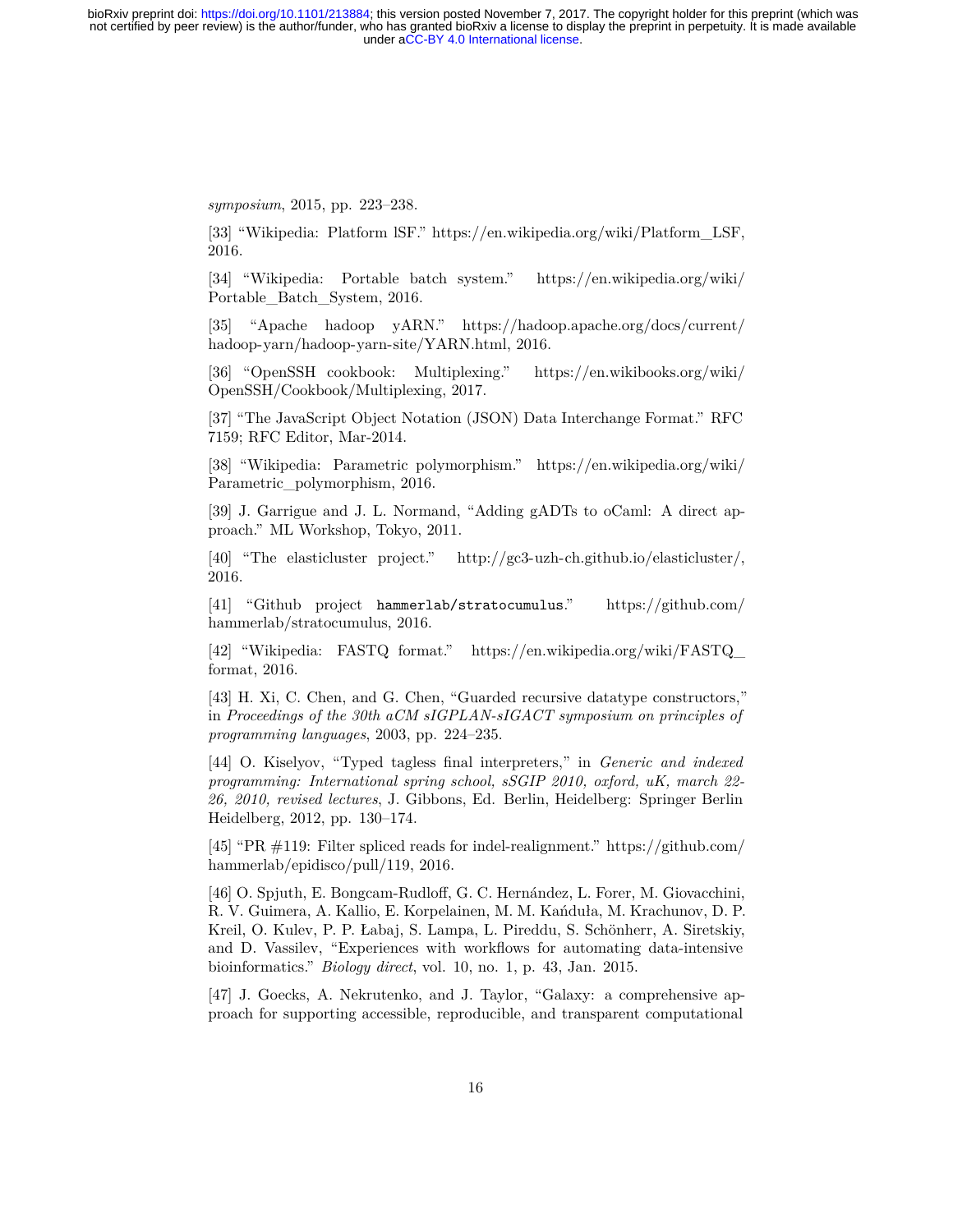research in the life sciences." *Genome biology*, vol. 11, no. 8, p. R86, Jan. 2010.

<span id="page-16-0"></span>[48] P. Wagle, M. Nikolić, and P. Frommolt, "QuickNGS elevates Next-Generation Sequencing data analysis to a new level of automation." *BMC genomics*, vol. 16, no. 1, p. 487, Jan. 2015.

<span id="page-16-1"></span>[49] R. Bao, K. Hernandez, L. Huang, W. Kang, E. Bartom, K. Onel, S. Volchenboum, and J. Andrade, "ExScalibur: A HighBao, R., Hernandez, K., Huang, L., Kang, W., Bartom, E., Onel, K., … Andrade, J. (2015). ExScalibur: A High-Performance Cloud-Enabled Suite for Whole Exome Germline and Somatic Mutation Identification. PloS One, 10(8), e0135800. Retrieve," *PloS one*, vol. 10, no. 8, p. e0135800, Jan. 2015.

<span id="page-16-2"></span>[50] E. Gafni, L. J. Luquette, A. K. Lancaster, J. B. Hawkins, J.-Y. Jung, Y. Souilmi, D. P. Wall, and P. J. Tonellato, "COSMOS: Python library for massively parallel workflows." *Bioinformatics (Oxford, England)*, vol. 30, no. 20, pp. 2956–8, Oct. 2014.

<span id="page-16-3"></span>[51] "Azkaban workflow manager.".

<span id="page-16-4"></span>[52] L. Yu, C. Moretti, A. Thrasher, S. Emrich, K. Judd, and D. Thain, "Harnessing parallelism in multicore clusters with the All-Pairs, Wavefront, and Makeflow abstractions," *Cluster Computing*, vol. 13, no. 3, pp. 243–256, Apr. 2010.

<span id="page-16-5"></span>[53] K. Taura, T. Matsuzaki, M. Miwa, Y. Kamoshida, D. Yokoyama, N. Dun, T. Shibata, C. S. Jun, and J. Tsujii, "Design and implementation of GXP make — A workflow system based on make," *Future Generation Computer Systems*, vol. 29, no. 2, pp. 662–672, Feb. 2013.

<span id="page-16-6"></span>[54] K. Taura, "GXP : An Interactive Shell for the Grid Environment," in *Innovative architecture for future generation high-performance processors and systems (iWIA'04)*, pp. 59–67.

<span id="page-16-7"></span>[55] "Project evoldoers/biomake."<https://github.com/evoldoers/biomake>, 2016.

<span id="page-16-8"></span>[56] M. Wilde, M. Hategan, J. M. Wozniak, B. Clifford, D. S. Katz, and I. Foster, "Swift: A language for distributed parallel scripting," *Parallel Computing*, vol. 37, no. 9, pp. 633–652, Sep. 2011.

<span id="page-16-9"></span>[57] W. Tan, I. Foster, and R. Madduri, "Combining the Power of Taverna and caGrid: Scientific Workflows that Enable Web-Scale Collaboration," *IEEE Internet Computing*, vol. 12, no. 6, pp. 61–68, Nov. 2008.

<span id="page-16-10"></span>[58] S. P. Sadedin, B. Pope, and A. Oshlack, "Bpipe: a tool for running and managing bioinformatics pipelines." *Bioinformatics (Oxford, England)*, vol. 28, no. 11, pp. 1525–6, Jun. 2012.

<span id="page-16-11"></span>[59] J. Köster and S. Rahmann, "Snakemake–a scalable bioinformatics workflow engine." *Bioinformatics (Oxford, England)*, vol. 28, no. 19, pp. 2520–2, Oct.